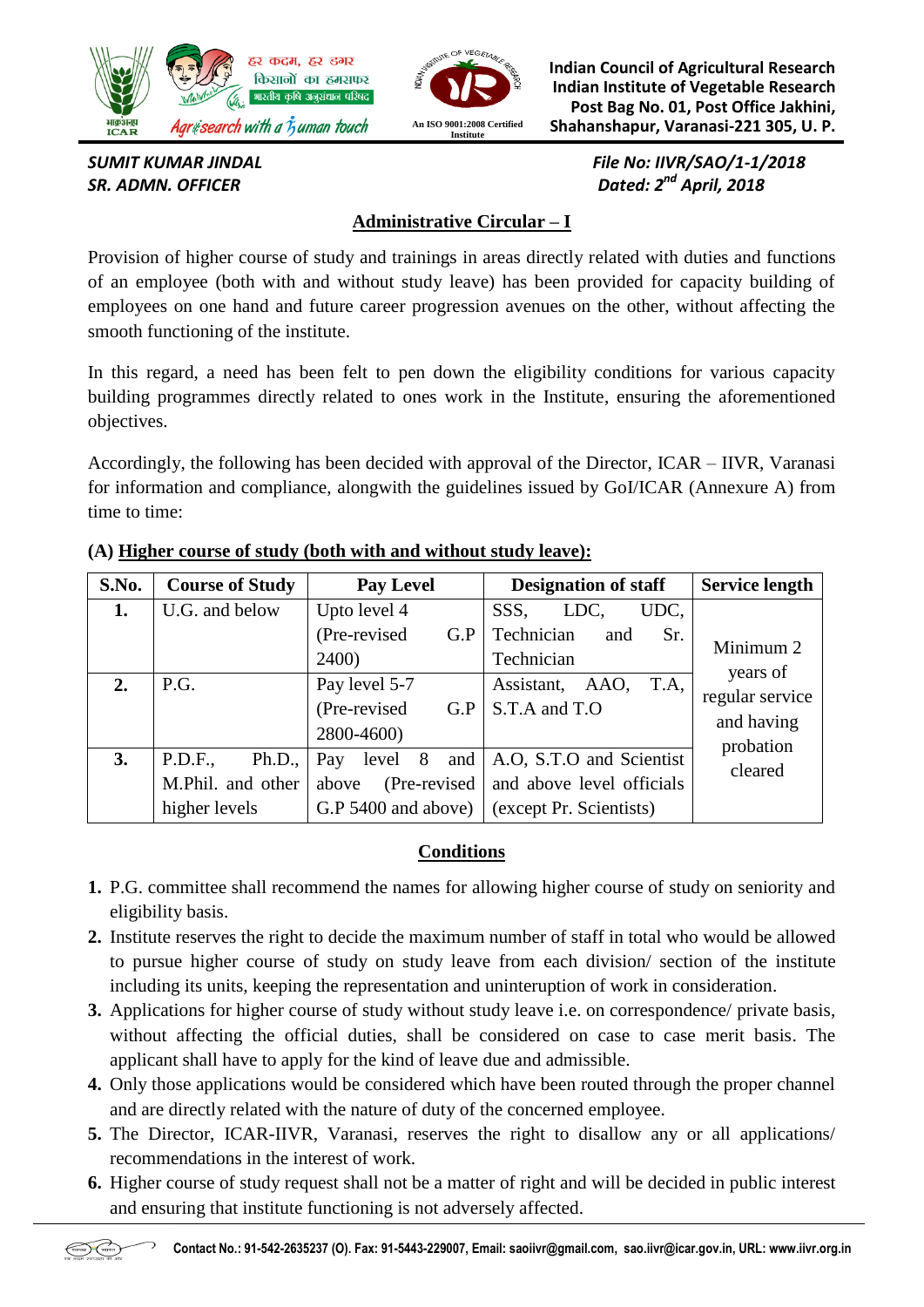#### **(B) Trainings:**

| S.No.        | <b>Category of Training</b> | <b>Eligibility</b>                                                  |  |
|--------------|-----------------------------|---------------------------------------------------------------------|--|
| 1.           | <b>Orientation Training</b> | Employees required to undergo orientation training as per           |  |
|              |                             | their terms of appointment would be eligible for such               |  |
|              |                             | trainings irrespective of any conditions.                           |  |
| 2.           | In-house Training           | All employees who are eligible as per the eligibility criteria      |  |
|              |                             | of such in-house trainings would be eligible to apply for           |  |
|              |                             | such trainings.                                                     |  |
| 3.           | <b>Off-campus Training</b>  | Minimum 2 years of regular service and having probation<br>cleared. |  |
| (a)          | 10 days or less             |                                                                     |  |
| ( <b>b</b> ) | More than 10 days           |                                                                     |  |

## **Conditions**

- **1.** PME Cell shall recommend the names for training on seniority/first come and eligibility basis.
- **2.** Institute reserves the right to decide the maximum number of staff in total who would be allowed to attend the trainings from each division/ section of the institute including its units, keeping the representation and uninteruption of work in consideration.
- **3.** Only those applications would be considered which have been routed through proper channel and are directly related with the nature of duty of the concerned employee.
- **4.** The Director, ICAR-IIVR, Varanasi, reserves the right to disallow any or all applications/ recommendations in the interest of work.
- **5.** Training request shall not be a matter of right and will be decided in public interest and ensuring that institute functioning is not adversely affected.

Tide

 **(Sumit Kumar Jindal)**

#### *Distribution:*

- 1) Incharge, AICRP (VC), ICAR-IIVR, Varanasi for wide circulation amongst the staff.
- 2) All the Heads/ Incharges of Division/Section/Units, ICAR-IIVR, Varanasi for wide circulation amongst the staff.
- 3) Chairman, P.G. Committee.
- 4) Chairman, PME Cell.
- 5) Incharge, RRS-SPC Sargatia, Kushinagar for information and similar necessary action at their end.
- 6) All Heads/Incharges of KVKs for information and similar necessary action at their end.
- 7) P S to the Director for kind information of the Director.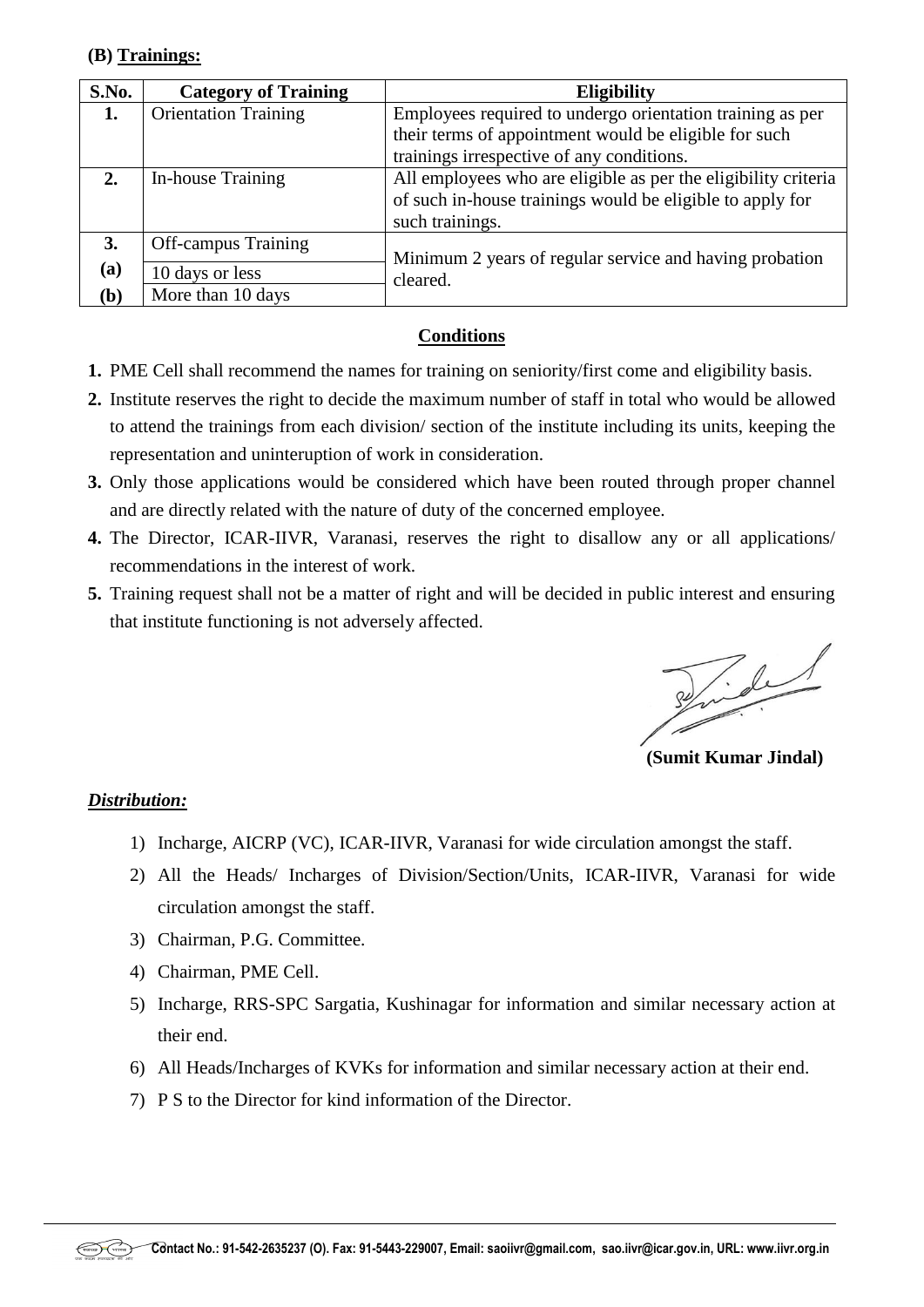#### **AGRICULTURAL RESEARCH SERVICE STUDY LEAVE REGULATIONS, 1991**

- 1. Study leave may be granted to a permanent whole-time Scientist viz. Scientist/ Senior Scientist with not less than 2 years continuous service, to pursue a special line of study or research, including a course for Ph.D degree, directly related to his work in the Organization. Principal Scientists and above are not eligible for Study leave.
- **2.** Study leave shall be granted by the Competent Authority on receiving the full plan of work, for duration as may be considered necessary. The period of study leave shall be three years for Ph.D purposes. However, Study leave sanctioned for purposes of prosecuting courses other than Ph.D shall not exceed 2 years. Provided that Study Leave shall not be granted for more then three years in one spell, save in very exceptional cases, in which DG, ICAR is satisfied that such extension is unavoidable on the academic grounds and necessary in the interest of the Institution. Such cases shall be submitted to the Director General, ICAR for consideration, through the concerned SMD, alongwith comments of the Institute and SMD.
- **3.** Study leave may be granted more than once provided that no less than five years have elapsed after the scientist returned to duty on completion of earlier spell of study leave. For the subsequent spell of study leave, the scientist shall indicate the work done during the period of earlier leave, as also give details of work to be done during the proposed spell of study leave. Provided that the Study Leave may not be granted more than twice during one's career. However, under no circumstances shall the maximum period of study leave admissible during the entire service exceed five years.
- **4.** No Scientist who has been granted study leave shall be permitted to alter substantially the course of study or the programme of research without the permission of the Competent Authority. When the course of the study falls short of study leave sanctioned, the scientist shall resume duty on the conclusion of the course of study unless previous approval of the Competent Authority to treat the period of short-fall as Extra-ordinary leave has been obtained.
- **5.** Subject to the maximum period of absence from duty on leave not exceeding three years, study leave may be combined with Earned Leave, Half Pay Leave, Extra-ordinary leave provided that the earned leave at the credit of the Scientist shall be availed of at the discretion of the Scientist. A Scientist, who is placed in higher scale during study leave shall be placed in that higher scale and shall get the higher scale only after joining back.
- **6.** The period of study leave shall count as service for purposes of retirement benefits provided that the scientist rejoins the organization on the expiry of his study leave, and serves for the period for which the bond has been executed.
- **7.** Study leave granted to a scientist shall be deemed to be cancelled in case it is not availed of within 6 months of its sanction, provided that where study leave granted has been so cancelled, the scientist may apply again for such leave.
- **8.** A scientist availing of study leave shall undertake that he shall serve the Organization continuously for double the period of study leave subject to a minimum of 3 years ( in case of candidates availing of study leave for Ph.D. degree) from the date of his resuming duties after expiry of the study leave.
- **9.** The scientists granted study leave would be entitled to continue to draw their total emoluments for the duration of the study leave. The annual increment will also be drawn as and when due. However, the amount of emoluments payable on study leave shall be reduced subject to the provision of sub-clause below.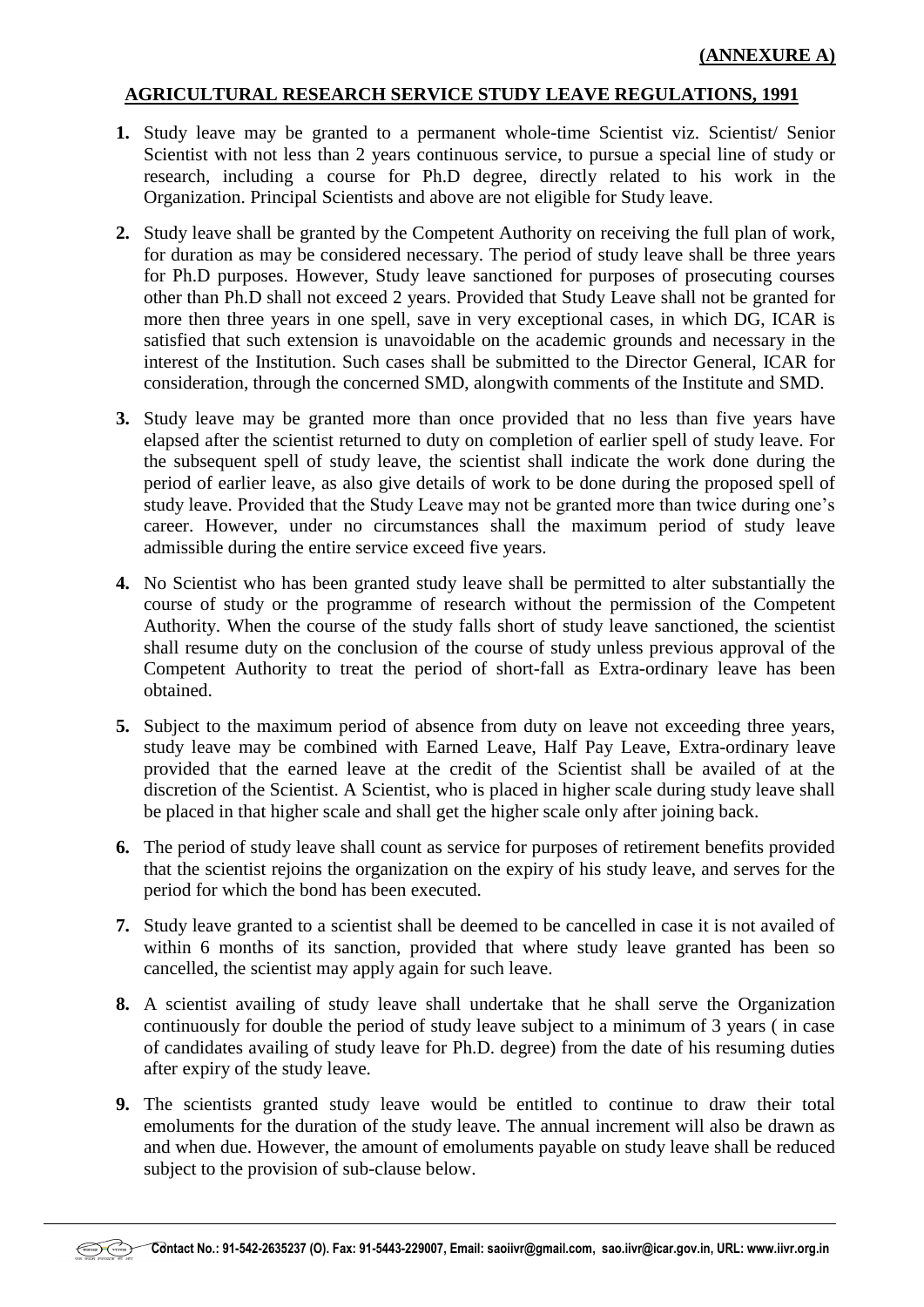- **10.** The amount of scholarship/fellowship or the financial assistance that a scientist granted study leave has been awarded will not preclude his being granted study leave with pay and allowances by the scholarship etc.so received shall be taken into account in determining the pay and allowances on which the study leave may be granted. The following guidelines may apply while determining the admissibility of pay and allowances where financial assistance is received by a scientist. (a) \$20,000 or above per annum - leave shall be granted without pay. (b) \$10,000/- and above but less than \$ 20,000 per annum - leave on half pay and (c) Below \$ 10,000 or equivalent in rupees per annum -leave with full pay.
- **11.** If a scientist, who is granted study leave is permitted to receive and retain any remuneration in respect of part-time employment during the period of study leave, he shall ordinarily not be granted any study leave salary, but in cases, where the amount of remuneration received in respect of part-time employment is not considered adequate, the competent authority may determine the study leave salary payable in each case. It shall be the duty of the scientist granted study leave to communicate immediately to the organization, the amount of financial assistance in any form received by him during the course of study leave from any person or Institution whatsoever.
- **12.** A scientist (a) who is unable to complete his studies within the period of study leave granted to him or (b) who fails to rejoin the service of the organization on the expiry of his study leave, or (c) who rejoins the services of the organization but leaves the service without completing the prescribed period of service after rejoining the service, or (d) who within the said period is dismissed or removed from the service by the organization, shall be liable to refund to the organization, the amount of leave salary and allowances and other expenses, incurred on the scientist or paid to him on his behalf in connection with the course of study: Provided that if a scientist had served in the organization for a period of not less than half the period of service under the bond on return from study leave, he shall refund to the organization half of the amount calculated as above. In case the scientist has been granted study leave without pay and allowances he shall be liable to pay to the organization an amount equivalent to his four months pay and allowances last drawn as well as other expenses incurred by the organization in connection with the course of study.
- **13.** If a scientist asks for extension of study leave and is not granted the extension but does not rejoin duty on the expiry of the leave originally sanctioned, he will be deemed to have failed to rejoin the service on the expiry of his leave for the purpose of recovery of dues under these rules. Notwithstanding the above, the competent authority may order that nothing in these rules shall apply to a scientist who within three-years of return to duty from study leave is permitted to retire from service on medical grounds. Provided further that the competent authority may, in any other exceptional case, waive or reduce, for reasons to be recorded, the amount refundable by a scientist under these rules.
- **14.** After the leave has been sanctioned, the Scientist shall, before availing of the leave, execute a bond in favour of the organization in the prescribed form undertaking to serve the organization for not less than double the period of study leave sanctioned to him on full, half or no pay subject to a maximum period of three years. In addition to executing a bond as aforesaid the scientist shall have to provide two sureties when study leave is granted to him on full pay and one surety when study leave is granted to him on half pay or no pay and given security of immovable property to the satisfaction of the organization of a Fidelity Bond of an Insurance Company or a guarantee by a Scheduled Bank. The sureties furnished should be acceptable to the organization. Where two sureties or one surety, as the case may be, provided by the scientist are those who are permanent scientists of the institution to which the scientist belongs , the organization may, in its discretion waive the additional requirement of getting security of immovable property or a Fidelity Bond of an Insurance Company or a guarantee by a Scheduled Bank. The surety clause shall form part of the study leave bond and the persons giving surety shall be liable to pay to the organization the amount recoverable from the Scientist concerned on his failure to fulfill the obligations of the bond.

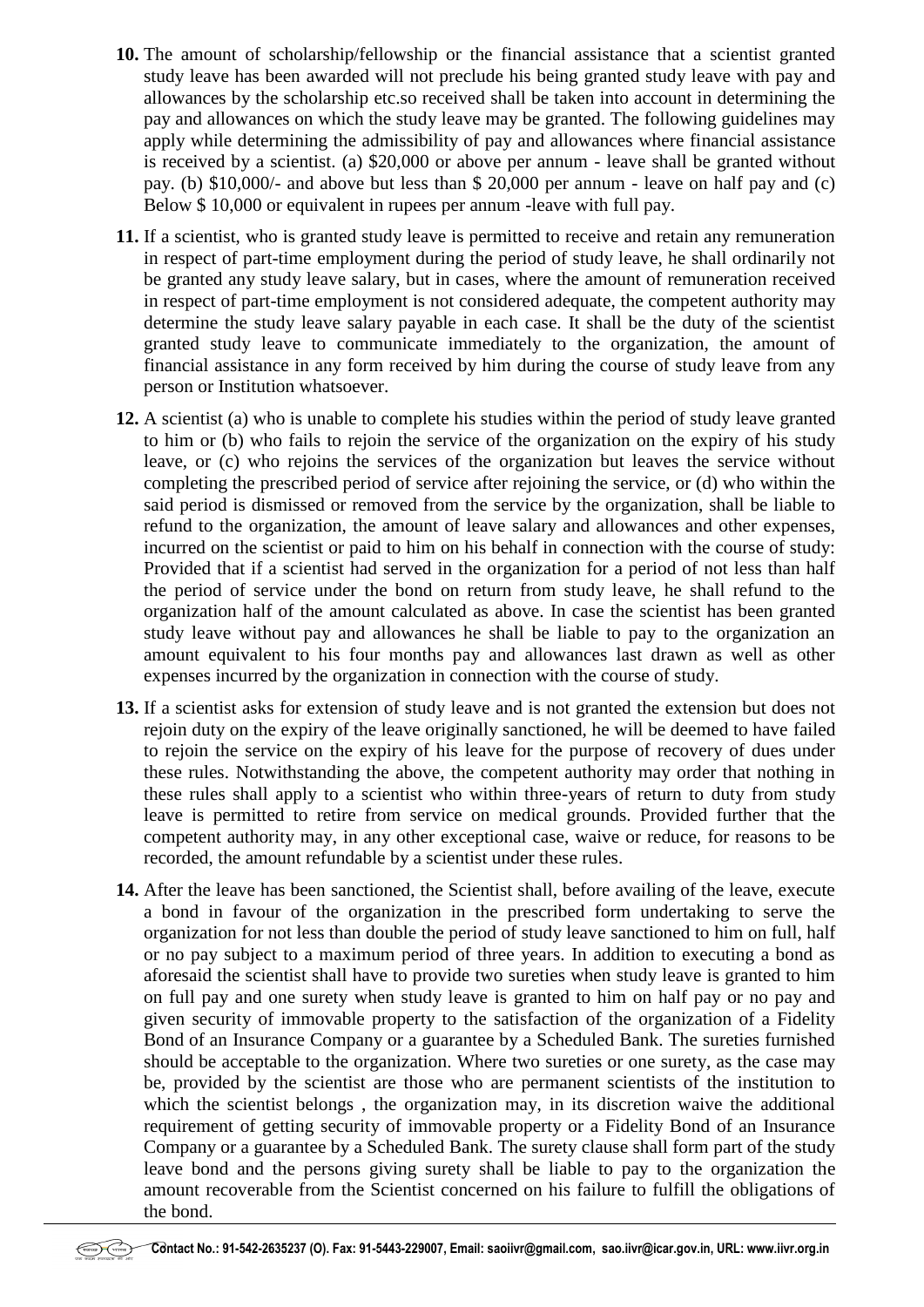**15.** The scientist shall submit to the competent authority six monthly reports of progress in his studies from his supervisor or Head of the Institution. This report shall reach the Competent Authority within one month of the expiry of every six month of the study leave. If the report does not reach the Competent Authority within the time specified, the payment of salary may be deferred till the receipt of such report.

#### **16. Rules & Guidelines for pursuing Ph. D. for Scientific Staff:**

- **a.** The applicants should have completed a minimum of two years' service in the Council.
- **b.** Taking study leave will not be insisted upon for in service candidates as long as the Ph. D. work relates to an approved research project within institute's mandate.
- **c.** If the University/ Deemed University rules require attendance for the course work the Scientists would be granted leave for the same. However, the research/thesis work shall have to be done at the Institute. Registration with non/conventional universities for doing Ph. D. can also be permitted.
- **d.** A Scientist of the Institute where the candidates is employed can work as a co-guide if the university rules so permit.
- **e.** In cases where a Scientist desires to do Ph. D. in an area where work cannot be done within an approved research project in the mandated area of the Institute he may be permitted to do the Ph.D degree by granting him study leave under ARS Study Leave Regulations. Such permission will be granted only in cases where it is possible to spare the scientist without detriment to the work of the Institute.
- **f.** In case of failure to obtain degree/non completion of degree by scientist who have availed study leave are liable to repay relief salary and other allowance drawn during the study leave period.
- **g.** The permission to do Ph. D. degree without taking study leave within the Institute is again subject to the condition stipulated here under:
	- **i.** The research work being carried out by the Scientists in the Institute is effectively monitored and research project reviewed regularly in the RPFs by the Directors of the Institutes.
	- **ii.** The Director should certify every to the SMD that the RPFs are being regularly maintained and reviewed.
	- **iii.** The progress of research project of the scientists should be reviewed by the SRC of the Institute.

## **17. Rules & Guidelines for pursuing Ph. D. for Technical Staff:**

- **a.** The applicants should have completed a minimum of two years' service in Council/ Institutes.
- **b.** Taking study leave will not be insisted upon for in service candidates as long as the Ph. D. work relates to an approved research project within institutes' mandate.
- **c.** If the University/ Deemed University rules require attendance for course work, the Technical Employees would be granted leave for the same. However, the research/ thesis work shall have to be done at the Council/ Institutes. Registration with non-conventional universities for doing Ph. D. can also be permitted.
- **d.** A Technical employee of the Council/ Institutes, where the candidate is employed, can work as a co-guide/ guide, if the university rules so permits.

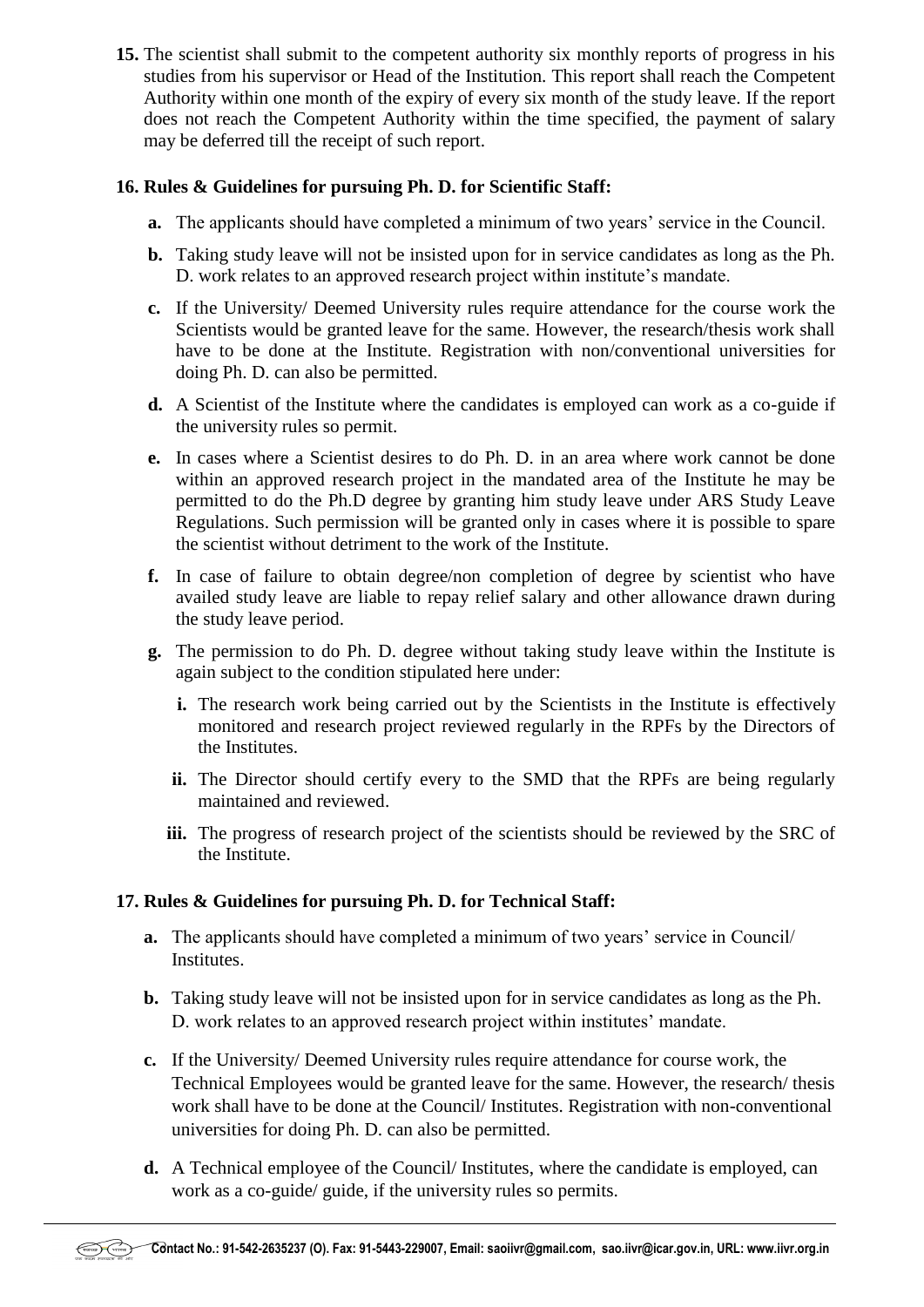- **e.** In cases where a Technical employee desires to do Ph. D. in an area where work cannot be done within an approved research project in the mandated area of the institute, he may be permitted to do the Ph. D. degree by granting him study leave under ARS study Leave Regulations, 1991. Such permission will be granted only in cases where it is possible to spare the technical employee without detriment to the work of the Council/ Institutes.
- **f.** The permission to do Ph. D. degree without taking study leave within the Institute is again subject to the conditions stipulated here under:
	- **i.** The research work being carried out by the Technical Employee in the Institute is effectively monitored and research project reviewed regularly in the Performance Records Files by the Directors of the Institutes.
	- **ii.** The Director should certify every year to the SMD that the Performance Record Files are being regularly maintained and reviewed.

The Staff other than the Scientific and Technical shall be governed by CCS Study Leave Regulations.

# **C.C.S. (LEAVE) RULES, 1972**

## **CONDITIONS FOR GRANT OF STUDY LEAVE**

- **1.** Study leave may be granted to a Government servant with due regard to the exigencies of public service to enable him to undergo, in or out of India, a special course of study consisting of higher studies or specialized training in a professional or a technical subject having a direct and close connection with the sphere of his duty.
- **2.** Study leave may also be granted (i) for a course of training or study tour in which a Government servant may not attend a regular academic or semi-academic course if the course of training or the study tour is certified to be of definite advantage to Government from the point of view of public interest and is related to sphere of duties of the Government servant; and (ii) for the purpose of studies connected with the framework or background of public administration subject to the conditions that (a) the particular study or study tour should be approved by the authority competent to grant leave; and (b) the Government servant should be required to submit, on his return, a full report on the work done by him while on study leave; (iii) for the studies which may not be closely or directly connected with the work of a Government servant, but which are capable of widening his mind in a manner likely to improve his abilities as a civil servant and to equip him better to collaborate with those employed in other branches of the public service.
- **3.** Study leave shall not be granted unless (i) it is certified by the authority competent to grant leave that the proposed course of study or training shall be of definite advantage from the point of view of public interests; (ii) it is for prosecution of studies in subjects other than academic or literary subject:
- **4.** Study leave out of India shall not be granted for the prosecution of studies in subjects for which adequate facilities exist in India or under any of the Schemes administered by the Department of Economic Affairs of the Ministry of Finance or by the Ministry of Education.
- **5.** Study leave may be granted to a Government servant (i) who has satisfactorily completed period of probation and has rendered not less than five years' regular continuous service including the period of probation under the Government; (ii) who is not due to reach the age of superannuation from the Government service within three years from the date on which he is expected to return to duty after the expiry of the leave; and (iii) who executes a Bond as laid down in Rule 53(4) undertaking to serve the Government for a period of three years after the expiry of the leave.

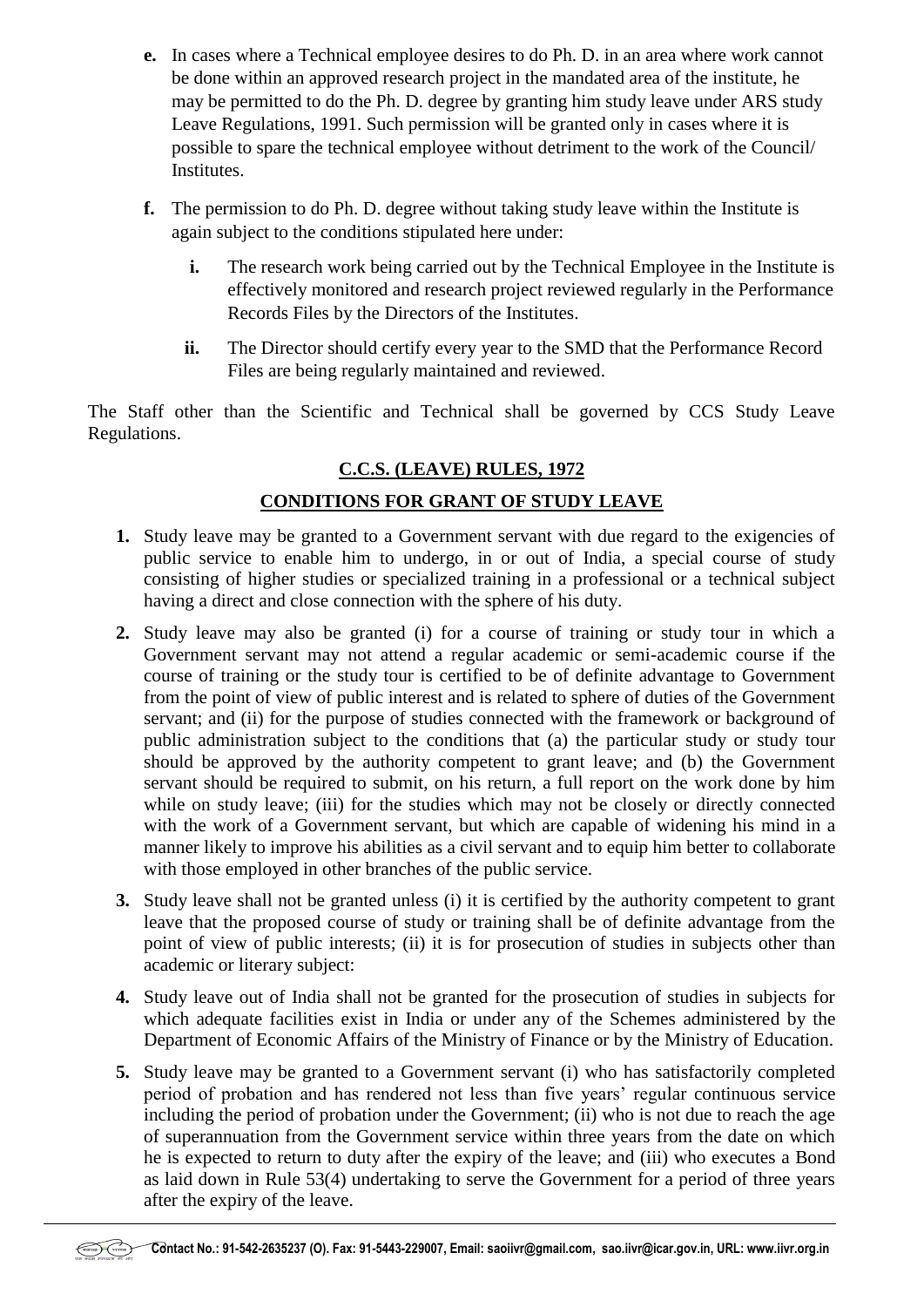**6.** Study leave shall not be granted to a Government servant with such frequency as to remove him from contact with his regular work or to cause cadre difficulties owing to his absence on leave.

## **MAXIMUM AMOUNT OF STUDY LEAVE**

The maximum amount of study leave, which may be granted to a Government servant shall be:

- **(a)** ordinarily twelve months at any one time, and
- **(b)** during his entire service, twenty-four months in all (inclusive of similar kind of leave for study or training granted under any other rules).

# **APPLICATIONS FOR STUDY LEAVE**

- **1.** Every application for study leave shall be submitted through proper channel to the authority competent to grant leave.
- **2.** The course or courses of study contemplated by the Government servant and any examination which he proposes to undergo shall be clearly specified in such application.
- **3.** Where it is not possible for the Government servant to give full details in his application, or if, after leaving India, he is to make any change in the programme which has been approved in India, he shall submit the particulars as soon as possible to the Head of the Mission or the authority competent to grant leave, as the case may be, and shall not, unless prepared to do so at his own risk, commence the course of study or incur any expenses in connection therewith until he receives the approval of the authority competent to grant the study leave for the course.

# **ACCOUNTING OF STUDY LEAVE AND COMBINATION WITH LEAVES OF OTHER KINDS**

- **1.** Study leave shall not be debited against the leave account of the Government servant.
- **2.** Study leave may be combined with other kinds of leave, but in no case shall be grant of this leave in combination with leave, other than extraordinary leave involve a total absence of more than twenty eight months generally and thirty-six months for the courses leading to Ph.D. degree from the regular duties of the Government servant. The limit of twenty-eight months/ thirty six months of absence prescribed in this sub-rule includes the period of vacation.
- **3.** A Government servant granted study leave in combination with any other kind of leave may, if he so desires, undertake or commence a course of study during any other kind of leave and subject to the other conditions laid down in Rule 57 being satisfied, draw study allowance in respect thereof Provided that the period of such leave coinciding with the course of study shall not count as study leave.

# **REGULARISATION OF STUDY LEAVE EXTENDING BEYOND COURSE OF STUDY**

When the course of study fall short of study leave granted to a Government servant, he shall resume duty on the conclusion of the course of study, unless the previous sanction of the authority competent to grant leave has been obtained to treat the period of shortfall as ordinary leave.